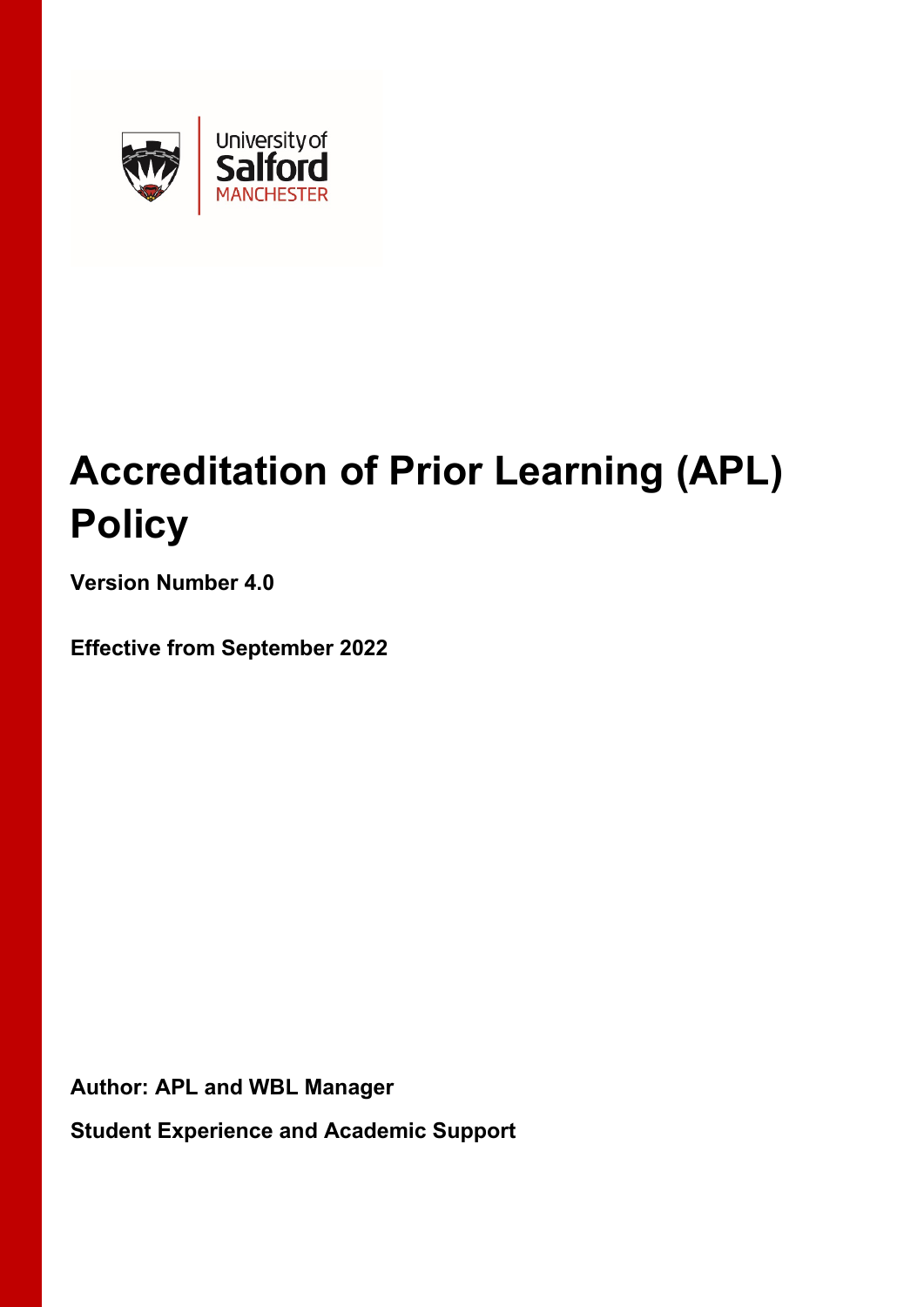## **Contents**

| 1.0  |            |    |
|------|------------|----|
| 2.0  |            |    |
| 3.0  |            |    |
| 4.0  |            |    |
| 5.0  |            |    |
| 6.0  |            |    |
| 7.0  |            |    |
| 7.1  |            |    |
| 7.2  |            |    |
| 7.3  |            |    |
| 7.4  |            |    |
| 7.5  |            |    |
| 7.6  |            |    |
| 8.0  |            |    |
| 8.1  |            |    |
| 8.2  |            |    |
| 8.3  |            |    |
| 9.0  |            |    |
| 9.1  |            |    |
| 9.2  |            |    |
| 9.3  |            |    |
| 9.4  |            |    |
| 9.5  |            |    |
| 10.0 |            |    |
| 10.1 |            |    |
| 10.2 |            |    |
| 10.3 |            |    |
| 10.4 |            |    |
| 11.0 |            |    |
| 12.0 |            |    |
|      | Appendices | 13 |
|      |            |    |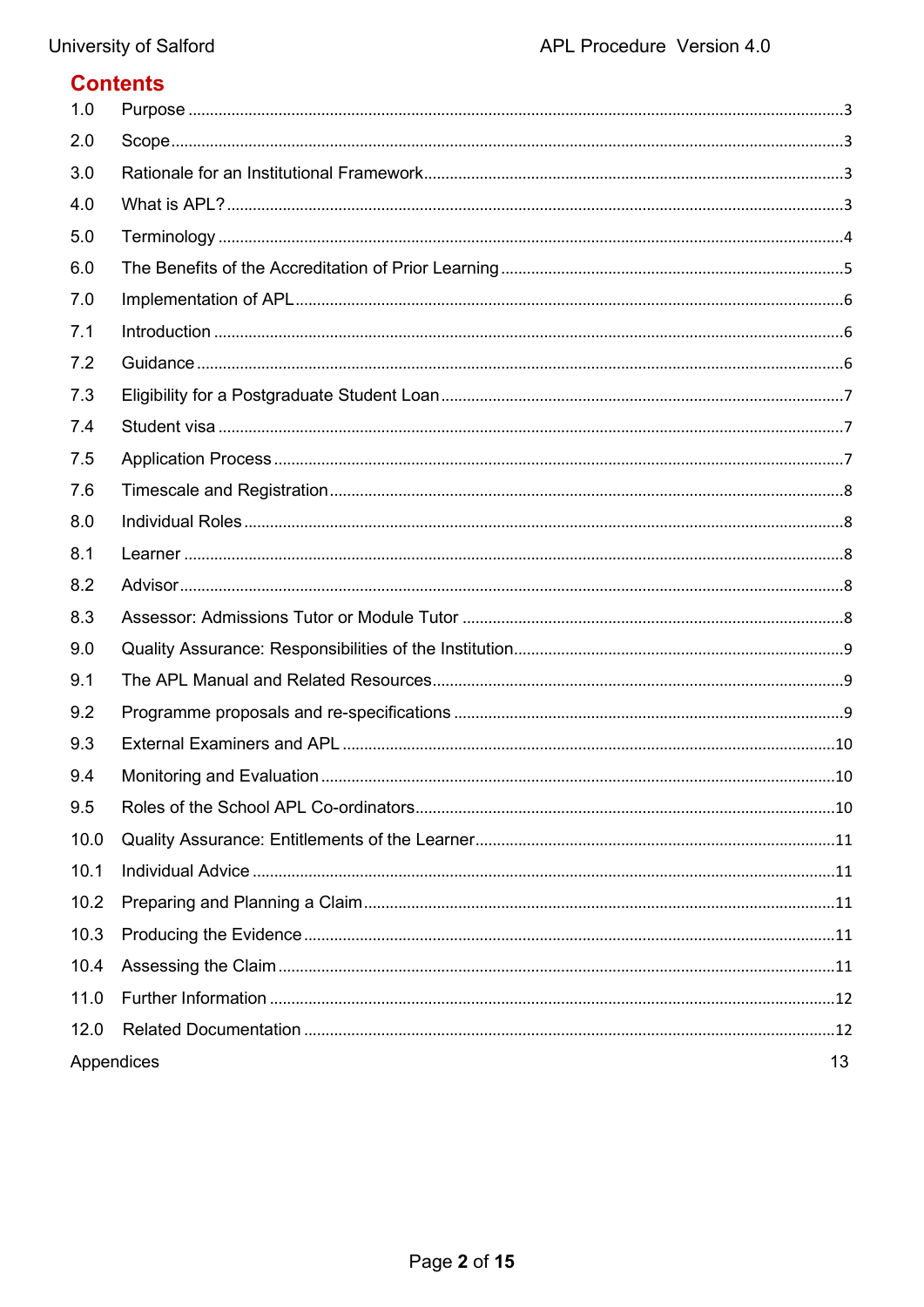## <span id="page-2-0"></span>**1.0 Purpose**

- 1.1 The purpose of this policy is to set out the principles of Accreditation of Prior Learning at the University of Salford
- 1.2 This policy is informed by the expectations and indicators of sound practice presented in the QAA's UK Quality Code for Higher Education – Advice and Guidance Assessment, November 2018.

## <span id="page-2-1"></span>**2.0 Scope**

2.1 This policy applies to all students undertaking taught programmes levels 3 - 7 at the University of Salford and partner institutions.

## <span id="page-2-2"></span>**3.0 Rationale for an Institutional Framework**

The University recognises the need for an Institutional Policy Framework for the Accreditation of Prior Learning as part of its mission to widen participation. The Framework acknowledges that the uses of APL vary between Schools and that the needs of the School, programme and student group may differ accordingly. This document provides a framework for APL provision within the University of Salford by identifying the benefits of it, the responsibilities of those implementing it, the key elements and individual roles in any application of the process, and the quality assurance of the process. Although it is desirable that there should be flexibility within the framework, it is also essential that procedures are adhered to and documented.

#### <span id="page-2-3"></span>**4.0 What is APL?**

- 4.1 The University acknowledges that APL is used to:
	- widen access for students who want to enter postgraduate, professional, undergraduate, Access and other foundation programmes;
	- award specific credit within modularised programmes at postgraduate and undergraduate levels.
- 4.2 The Accreditation of Prior Learning includes the assessment and possible accreditation of prior certificated or experiential learning. The process acknowledges that students can learn not only by attending programmes but also through paid or unpaid work, and their own self-directed learning. The APL process for Apprenticeship programmes is specified in Appendix 1.
- 4.3 The University's Academic Regulations for Taught Programmes govern APL. Exceptions to the Academic Regulations regarding APL are approved by the Programme Approval and Review Panel on the basis of a strong academic rationale for doing so and reflected on the Programme Specification. The Quality Management Office (QMO) maintains a database of all approved exceptions which are regularly reviewed by the Academic Regulations Sub-Committee. For further information on these exceptions, please contact QMO at [QMO@salford.ac.uk](mailto:QMO@salford.ac.uk)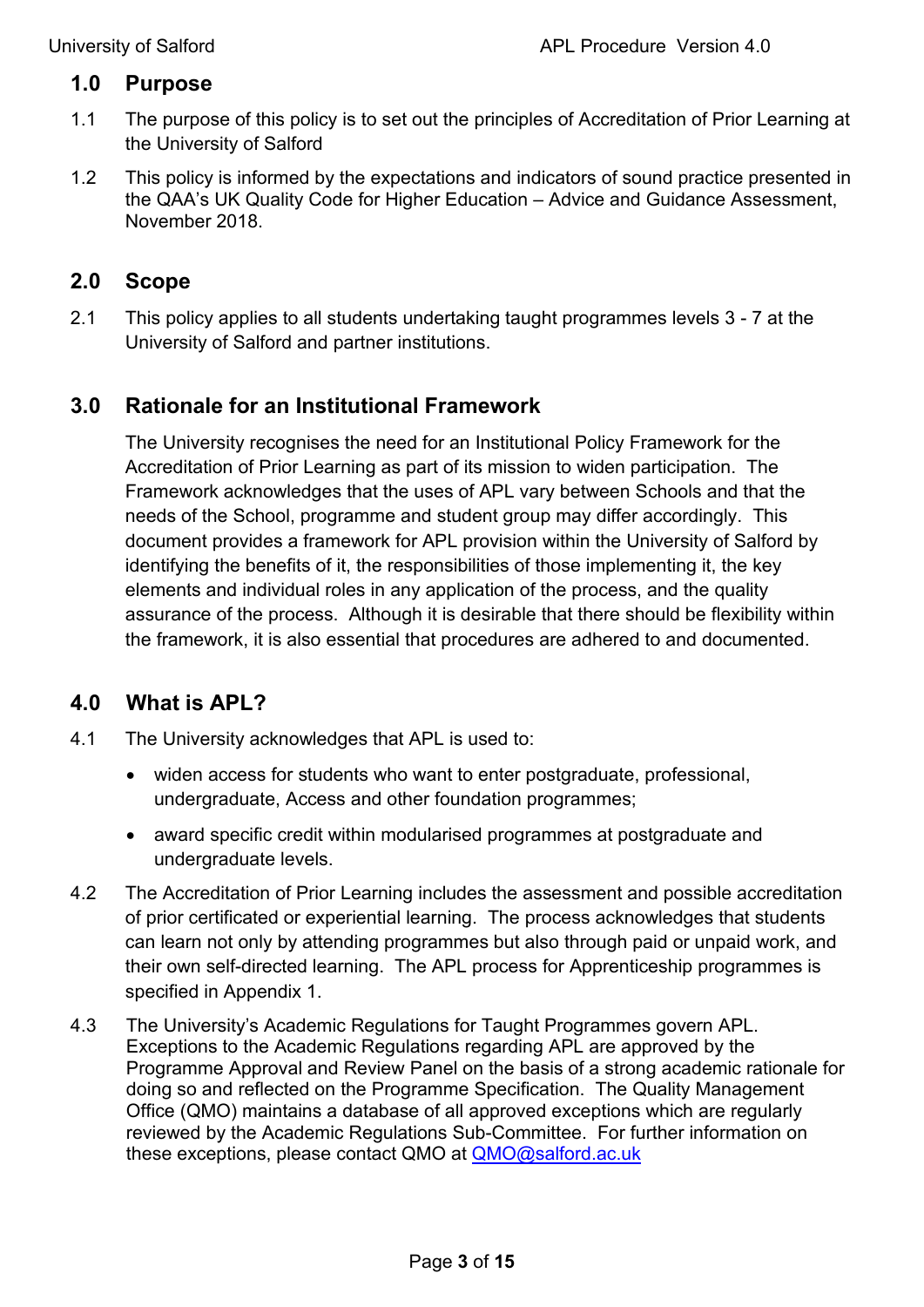- 4.4 The Academic Regulations for Taught Programmes stipulate that modules for which credit may be awarded through APL are modules which comprise in part or in full the first two thirds of a programme leading to the qualification. Specifically, credit may not be awarded through APL for modules which have already been used towards a target award at level 6 of an Honours Degree programme or modules which comprise the final 60 credit stage of a Master's programme (the project stage).
- 4.5 An applicant who has already gained an Honours degree or an equivalent level 6 qualification may be granted up to one third exemption of the total credit value towards another equivalent or lower qualification as defined by the Framework for Higher Education Qualifications (FHEQ).
- 4.6 An applicant who has already gained a Taught Master's or Integrated Master's degree may be granted up to one third of the total credit value towards another equivalent or lower qualification as defined by the FHEQ.
- 4.7 Up to 60 credits at level 6 may be awarded through APL for professional modules that contribute to post-qualifying nursing programmes.
- 4.8 Former University of Salford students, who did not complete their target award of an honours degree but successfully completed some level 6 credits, may be re-admitted to their programme at a later date. In such instances, the School would make the decision regarding re-admission at the point where the student had withdrawn during level 6 study to allow continuation and completion of the target award. This would not be an automatic right and Schools would need to consider the individual's reasons for return, potential for repeat failure, the currency of former study.and whether the credits map to the current programme.
- 4.9 No level 3 credit may be used for Advanced Standing for entry, this applies to programmes with a foundation year programme to gain entry to a three year undergraduate programme. Where a level 3 foundation year has been integrated as part of a four year undergraduate programme, level 3 credit may be used for Advanced Standing for identified programmes only and where permitted by PSRB requirements. This applies to programmes which have an integrated level 3 but does not apply to programmes with a Foundation Year or International Foundation Year.

# <span id="page-3-0"></span>**5.0 Terminology**

Relevant terminology is defined as follows:

#### **5.1 Accreditation of Prior Learning (APL)**

A generic term for the process which evaluates, recognises and assigns credit to both certificated and experiential learning. APL can be used to gain entry onto a programme of study and/or to give credit for parts of a programme of study.

#### **5.2 Accreditation of Prior Certificated Learning (APCL)**

A specific term for the process which evaluates, recognises and assigns credit to learning that has already been formally assessed and certificated by another institution with credible academic standing. APCL can be used to gain entry onto a programme of study and/or to give credit for parts of a programme of study.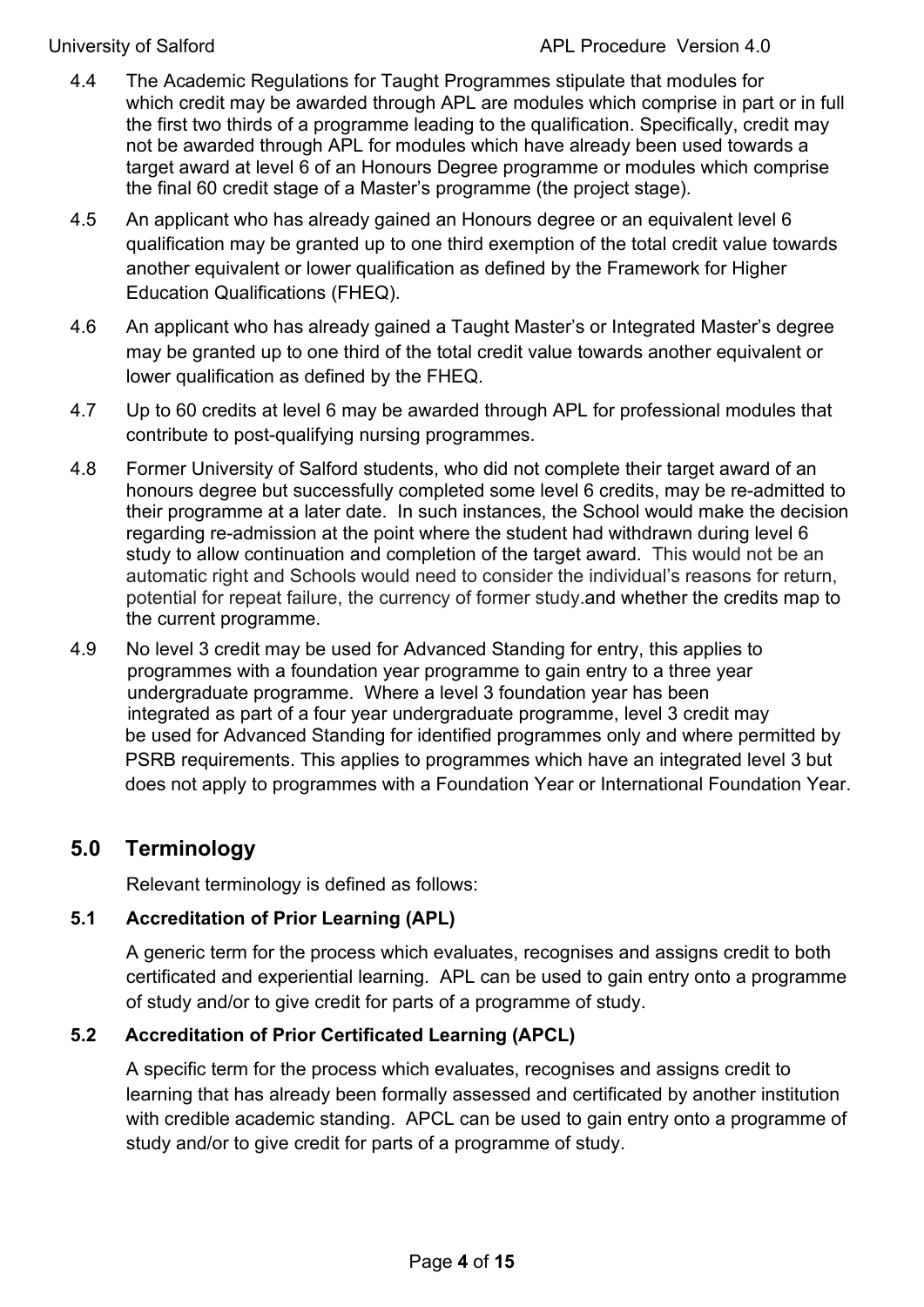#### **5.3 Accreditation of Prior Experiential Learning (APEL)**

A specific term for the process which evaluates, recognises and assigns credit to learning which has been acquired through experience in particular contexts such as employment, voluntary work, self-directed learning or through life experience and which has not been previously certificated. APEL can be used to gain entry onto a programme of study and/or to give credit for parts of a programme of study.

#### **5.4 Entry with Advanced Standing**

A term used to determine what credit may be awarded to the learner for previous learning and therefore what credit can be given for an individual module or modules. The APL process is used to determine what credit can be awarded to the learner for previous certificated learning and/or experiential learning and therefore at what level or stage the learner may enter a programme of study.

#### **5.5 Award of Credit by Level through APL**

A term used where learning outcomes for each level and stage of a programme are incorporated into the programme specification in order that the APL process may be used to award credit for a level or stage of a programme. Where a programme incorporates a specific Intermediate Terminating Qualification (ITQ) the programme specification should include learning outcomes for that ITQ. This process is less time consuming and costly than awarding APL against individual modules and enables judgements to be located between individual modules and programmes as a whole.

# <span id="page-4-0"></span>**6.0 The Benefits of the Accreditation of Prior Learning**

- 6.1 Benefits for the University
	- Extends our traditions of access by providing opportunities that enable a wider range of people to study and learn in a variety of ways at a variety of times.
	- Develops flexibility in curriculum delivery and methods of learning that maintain our competitive edge by emphasising our tradition of education for capability and partnership with employers and other organisations.
- 6.2 Benefits for the School and Programme Team
	- Recruitment: Enables them to widen their recruitment by assessing the knowledge and skills an applicant has before entry and to consider, at that stage, whether an applicant's prior certificated or experiential learning could provide evidence of their suitability for entry, or whether it potentially meets the learning outcomes of a module or modules for the award of specific credit.
	- Retention, Guidance and Learner Support: If the Admissions or Module tutor were able to identify the needs of a learner before entry, any referrals that were necessary could be organised to ensure that appropriate academic support could be organised before a learner began their programme. Retention may then be improved by using the appropriate academic guidance and learning support services offered to ensure that the maximum benefit is gained from the guidance and support that is available.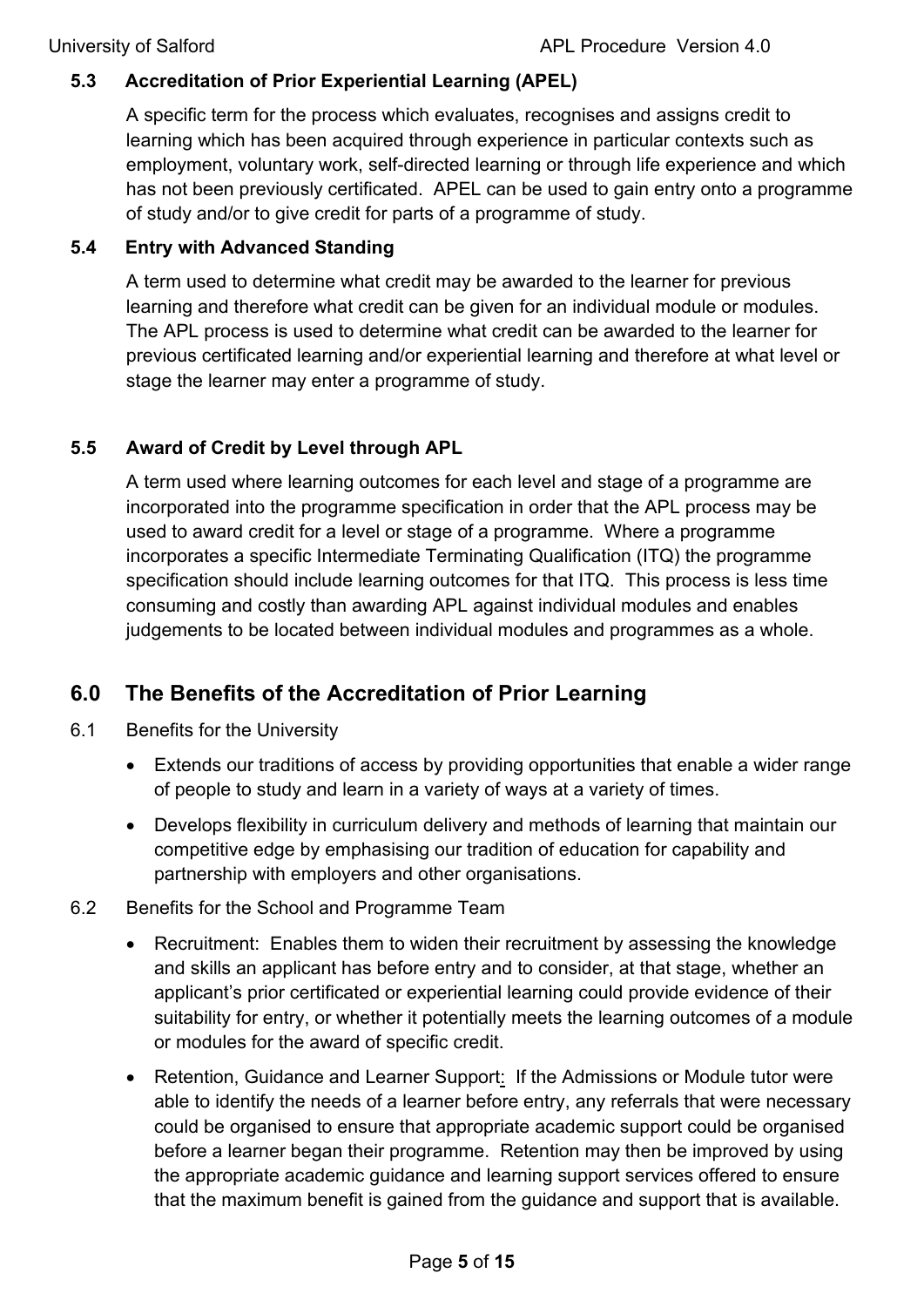- Self-support: Given that the APL process encourages learners to reflect on their knowledge, skills and experience, before entry, each individual should have greater self-awareness and may then be able to take more responsibility for organising their own learning during their programme.
- 6.3 Benefits for the Learner
	- Enables them to identify their initial academic needs by reflecting on the potential value of the knowledge and skills gained through experience as well as prior certificated learning.
	- Enables them to have their existing knowledge and skills formally recognised, assuming that the learning from experience or prior certificated learning is presented in an appropriate form. When the evidence is assessed it has to meet the necessary criteria defined or the outcomes of prior certificated/experiential learning have to meet the learning outcomes of the specific module.
	- Encourages them to take greater responsibility for organising their own learning.
	- Encourages them to meet their academic and professional needs before, during, and having completed their programme by using the range of guidance and learner support services.

# <span id="page-5-0"></span>**7.0 Implementation of APL**

## <span id="page-5-1"></span>**7.1 Introduction**

The introduction to the framework emphasises that APL should be used flexibly across the institution given the differences in who is using it, their purpose and the level it is being used at. However initially each Programme Team should refer to the core documentation, APL Institutional Framework, Introducing APL, APL: A Learner's Guide and APL: A Staff Guide. Although a programme may want to produce its own documentation for the learner, to complement the core documentation, it is essential that this is agreed with the APL Co-ordinator and School APL Co-ordinator and they receive a copy of this.

## <span id="page-5-2"></span>**7.2 Guidance**

It is essential that each individual learner receives:

- Initial information and advice on the process including the fee structure and the limits on the amount of credit that can be awarded.
- Guidance on either the knowledge, skills and understanding that have to be demonstrated for access to a programme or the outcomes that have to be met if a claim for specific credit is to be made.
- Guidance on the mechanisms that can be used for making claims;
- Guidance on the assessment process for APL claims;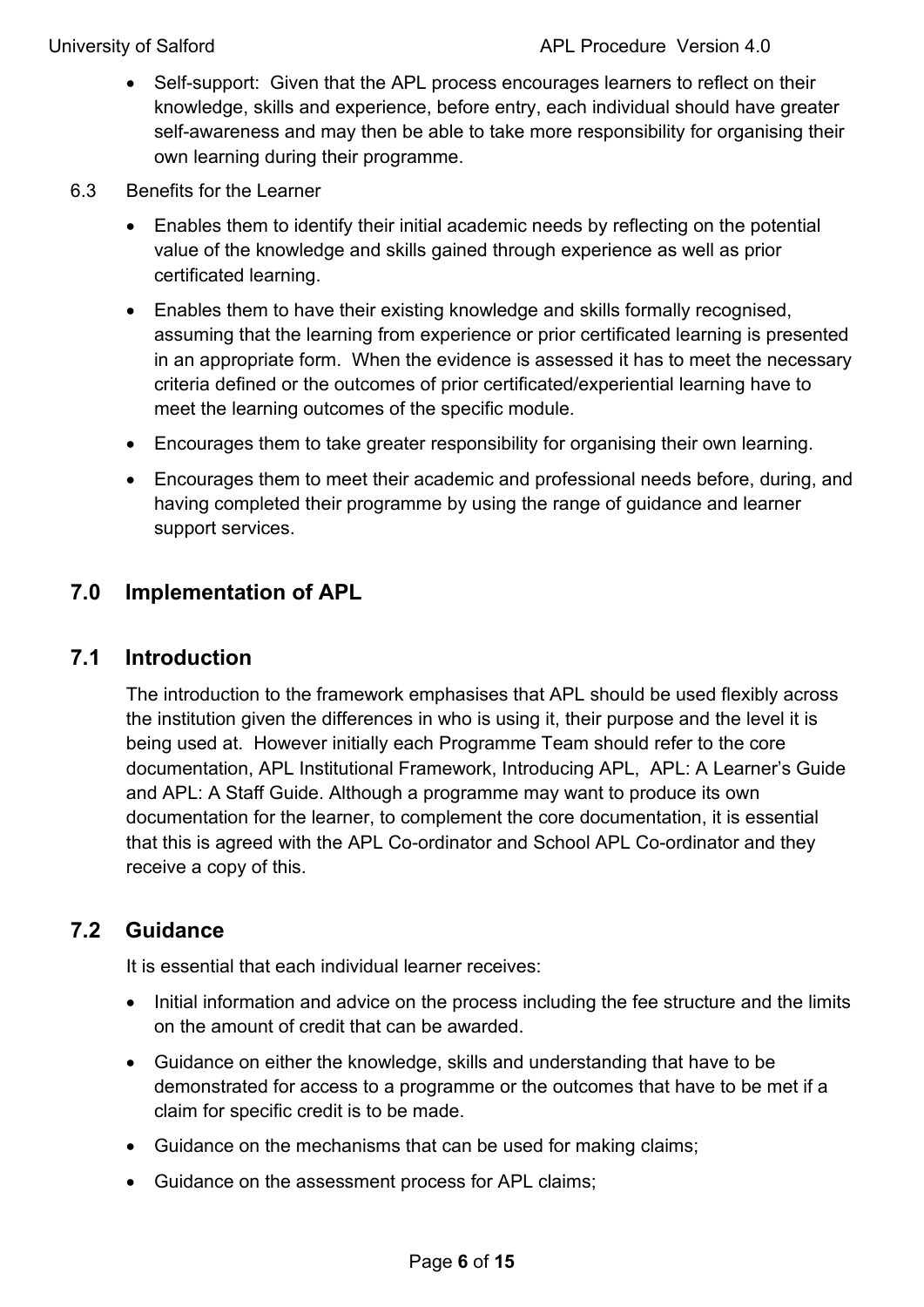• Guidance on the costs for APL. There is no charge for APL for entry to a programme and no charge for credit claims for APCL. In the case of credit claims for APEL, there may be a case made for charging no more than 50% of the module fee(s). This must be agreed by Schools as part of their non-standard fees process and made explicitly clear to students. If a School does charge for APEL credit claims, then a fee will not be charged for unsuccessful claims.

# <span id="page-6-0"></span>**7.3 Eligibility for a Postgraduate Student Loan**

Acceptance of APL may affect the duration of the programme of study and therefore a student may not be eligible to apply for a Postgraduate Student Loan. Students should seek advice prior to submitting an application.

## <span id="page-6-1"></span>**7.4 Student visa**

Students Requiring a Student visa to study – acceptance of Recognition of Prior Learning may affect the duration of their programme of study and therefore affect their Student visa. Students should seek advice from Home Office Compliance Team prior to submitting an application.

## <span id="page-6-2"></span>**7.5 Application Process**

Although the process will vary for each individual, depending on whether they want to use prior experiential learning for entry onto a programme, or prior certificated or experiential learning for credit towards an award, any application of APL must ensure that the:

- criteria for entry onto a programme, or the learning outcomes that have to be met if credit is to be awarded against specific modules within a programme, are specified at the beginning of the process;
- appropriate levels of guidance for each individual are negotiated and agreed at each stage;
- individual emphasises the learning that they have gained from either prior certificated or experiential learning and not the experience itself;
- assessment of any claim must be documented and should evaluate whether the evidence submitted is:
	- valid and matches the level of learning required;
	- sufficient proof for entry or credit against the specific modules;
	- authentic and the work of the learner;
	- current and that the relevant knowledge and skills that the learner is claiming can be demonstrated. The experiential or certificated learning must be no more than 5 years old. If certificated learning is over 5 years old the applicant must provide evidence of how they have kept their knowledge up to date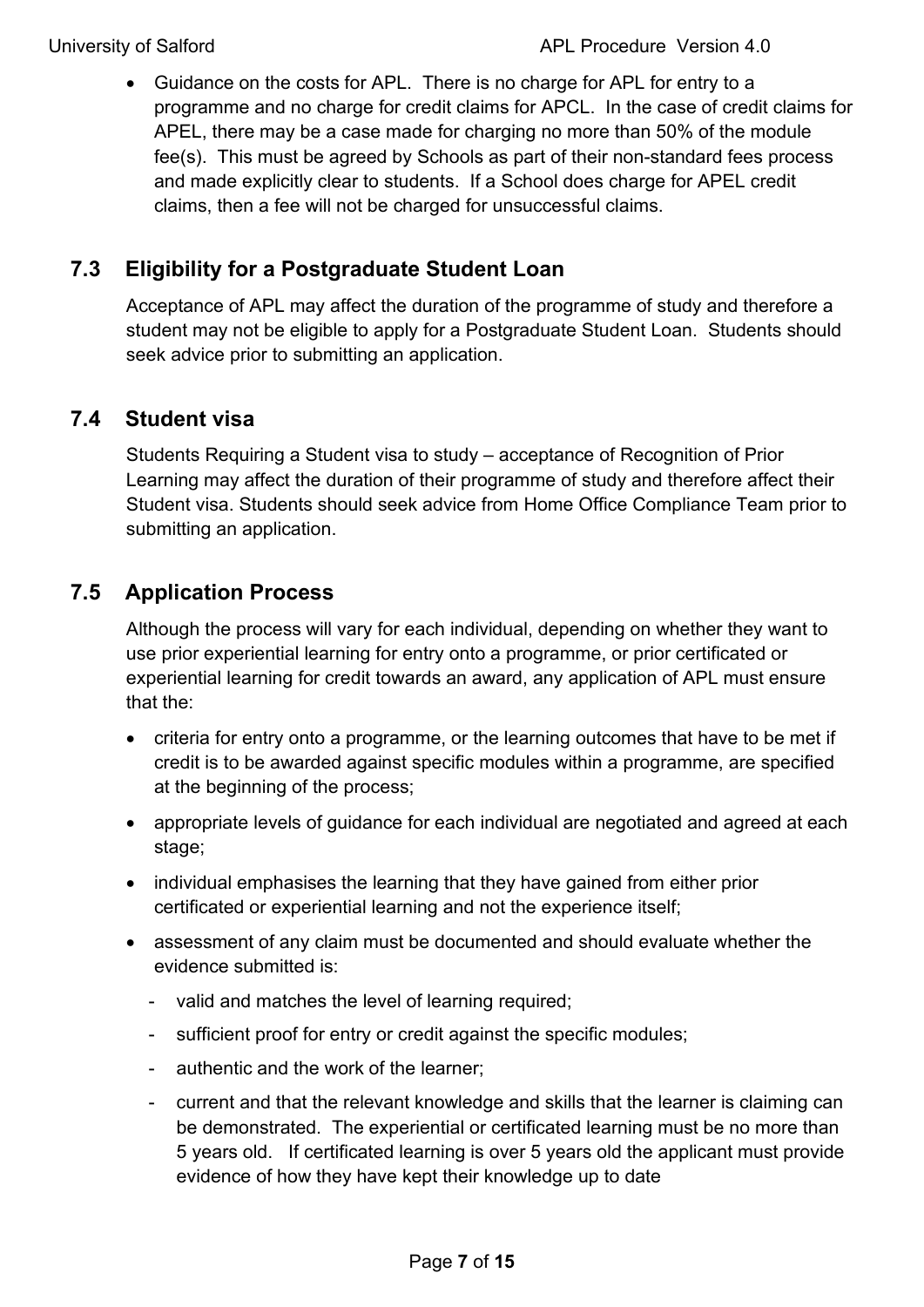# <span id="page-7-0"></span>**7.6 Timescale and Registration**

The timing of the APL process is critical and needs to be completed before a student registers for a programme or embarks on a part of a programme in which APL was to be claimed.

For credit purposes, all APL processes must be completed in time for ratification by the Board of Examiners which meets prior to the semester for which credit is claimed. Chairs Action can be taken for APL credit claims for both certificated and experiential learning, to resolve issues with registration. A student cannot be awarded credit until they are registered on a programme of study and credit cannot be awarded for standalone modules.

# <span id="page-7-1"></span>**8.0 Individual Roles**

#### <span id="page-7-2"></span>**8.1 Learner**

The role of the learner is to:

- prepare a claim for entry or credit based on the criteria provided by the Programme Team;
- identify how they can make their experience count by reflecting on their learning from experience and reviewing their academic and professional needs;
- negotiate credit that can be awarded for specific modules given other appropriate certificated or experiential learning;
- produce a claim based on the appropriate mechanism that has been agreed with the APL Co-ordinator, School APL Co-ordinator, Advisor and Assessor.

## <span id="page-7-3"></span>**8.2 Advisor**

The role of the advisor is to provide advice and guidance during the APL process that will enable each learner to:

- review their academic and professional needs;
- reflect on their learning from experience or prior certificated learning;
- work through the APL process and use the appropriate mechanism to provide supporting evidence to demonstrate learning;
- review the plan and draft of their portfolio and check it against the criteria defined by the member(s) of the Programme Team.

# <span id="page-7-4"></span>**8.3 Assessor: Admissions Tutor or Module Tutor**

The role of the assessor is to:

• define the criteria for entry or the learning outcomes that have to be met for specific credit and agree this with the APL Co-ordinator and APL School Co-ordinator.;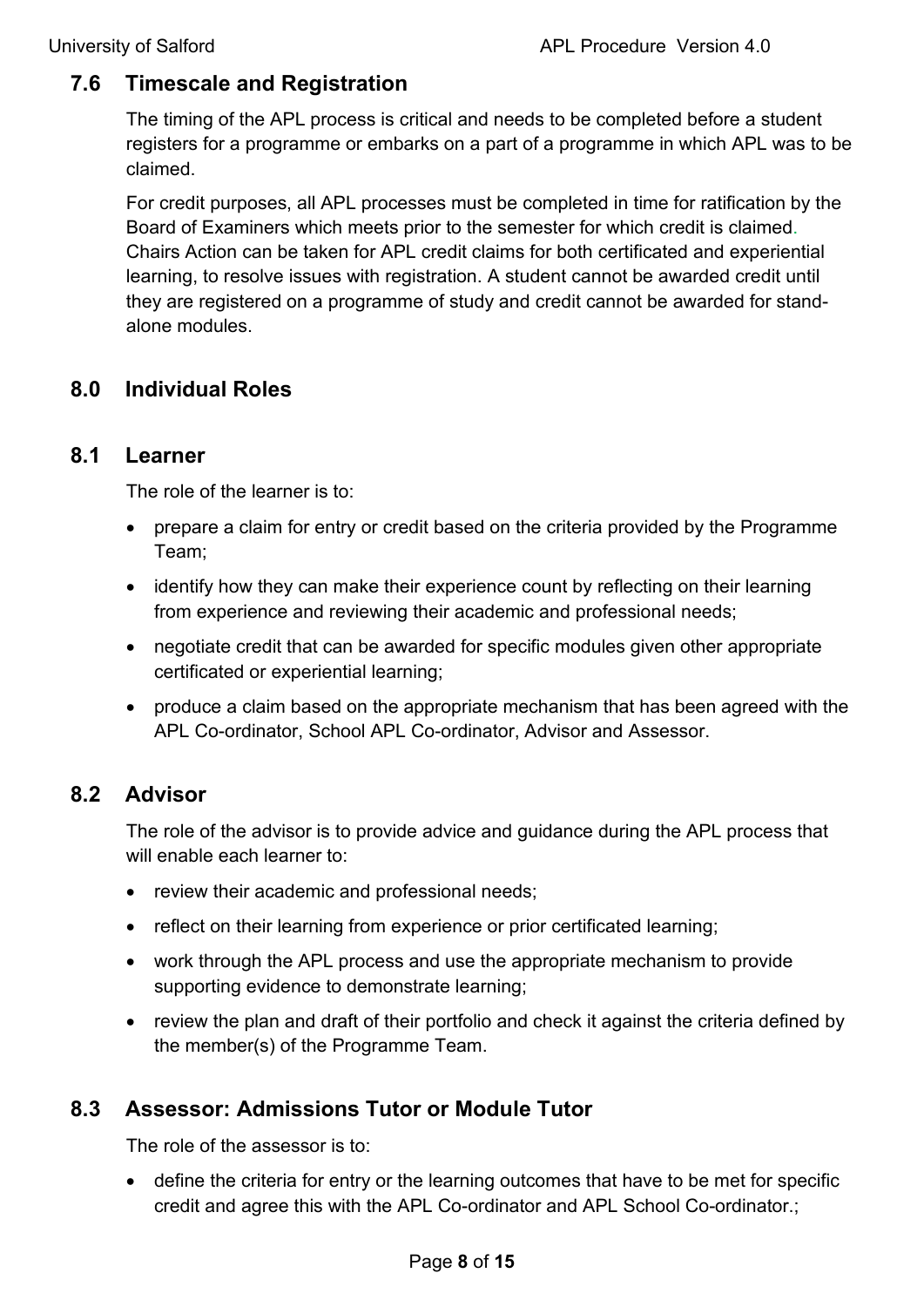- assess the evidence against the criteria defined;
- confirm the outcome of the assessment they have made and report their recommendation to the APL School Co-ordinator, to the Director of Admissions in the case of entry via APL, or to the Examination Board where specific credit is awarded and to get final approval from the APL Co-ordinator.

## <span id="page-8-0"></span>**9.0 Quality Assurance: Responsibilities of the Institution**

## <span id="page-8-1"></span>**9.1 The APL Manual and Related Resources**

- 9.1.1 The Quality and Enhancement Office will provide a link on their website to the documents APL Institutional Framework and related resources.
- 9.1.2 Admissions Tutors, Module Tutors and Programme Leaders will have been provided with core documentation and other appropriate staff development
- 9.1.3 The complementary document, "APL: A Staff Guide", summarises the process and identifies roles. If necessary, direct staff development is then provided by the APL Coordinator and the School APL Co-ordinator who sits on the APL Group to support and approve the definition of the criteria for entry or credit and the subsequent assessment of the claim. The Admissions Tutors, or other appropriate member of a Programme Team, would also identify the specific evidence they require from the learner in their claim for entry or credit and agree these with the APL Co-ordinator and APL School Coordinator.

## <span id="page-8-2"></span>**9.2 Programme proposals and re-specifications**

- 9.2.1 When submitting either a new programme proposal, or the re-specification of an existing programme, documentation should detail how the learners could apply for entry by using APL or how specific credit can be awarded when learning can be demonstrated using prior certificated and/or experiential learning.
- 9.2.2 A statement of the learning outcomes for each level and stage of a programme is included in the programme specification in order that the APL process may be used to award credit for a level or stage of a programme.
- 9.2.3 Students may be awarded credit by level or stage through APL. The following conditions apply:
	- The learning outcomes for the level or stage of the programme should have been approved as part of the programme specification.
	- A student may commence the process having already accumulated some or none of the credits for the level or stage of the programme.
	- A student who has demonstrated through the APL processes that they have met all the learning outcomes for the level or stage of a programme shall be awarded all the remaining credits for that level or stage.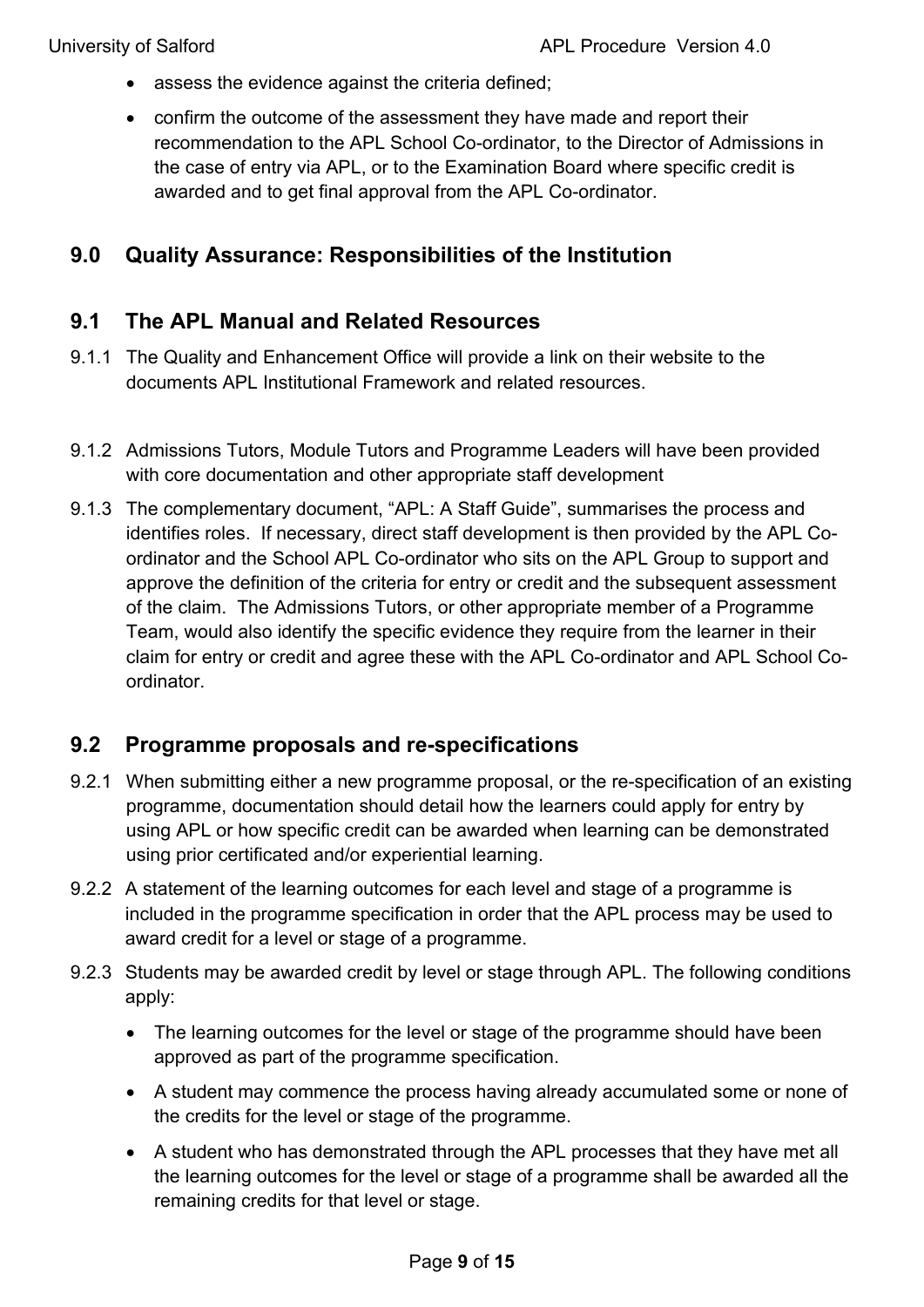- A student who has not demonstrated that they have met all the learning outcomes for a level or stage of a programme shall not be awarded any further credits through this process.
- Existing restrictions regarding the volume and level of credits awarded through APL continue to apply.
- 9.2.4 Schools are advised to consider developing an Evidencing Personal and Professional Development module, which helps students reflect on their prior learning and put together a portfolio demonstrating this learning and identifying opportunities for further learning. Achieving this module would help students compile a claim for the remaining credits at that same level.

# <span id="page-9-0"></span>**9.3 External Examiners and APL**

9.3.1 The Programme Leader should inform the External Examiner that APL is being used on the programme. The Programme Leader should provide the External Examiner with a copy of the APL Institutional Policy Framework and any additional information that has been produced by the Programme Team. Completed APL assessments and evidence from candidates should then be available for the External Examiner to sample and review how the process is applied in practice.

# <span id="page-9-1"></span>**9.4 Monitoring and Evaluation**

9.4.1 The APL Co-ordinator, in conjunction with the School APL Co-ordinator who sits on the APL Group, are responsible for monitoring the number of learners making APL claims, their success and failure rate, their evaluation of the APL process and an evaluation of their progress by the Programme Leader or Module Tutor. Any required changes or amendments to the APL procedure must be made through the APL Group and then sent to ASQAC for approval.

# <span id="page-9-2"></span>**9.5 Roles of the School APL Co-ordinators**

- School APL Co-ordinators will countersign the Assessment Outcomes Form, as initially signed by the Admissions or Module Tutor.
- To ensure that all colleagues use the appropriate APL process and that the Director of Admissions countersigns the form for entry or the Chair of the Board of Examiners for credit. School APL Co-ordinator to forward the Assessment Outcomes Form to the APL Co-ordinator in Student Experience and Academic Support for countersigning and recording.
- To work with the APL Co-ordinator to ensure that the University requirements to use APL, where appropriate, are implemented.
- To contribute to monitoring and evaluation by working with the APL Co-ordinator and ensuring that relevant data is collected.
- To work with APL Co-ordinator to identify any particular academic needs students entering via APL may have, and to work with others to ensure those needs are met.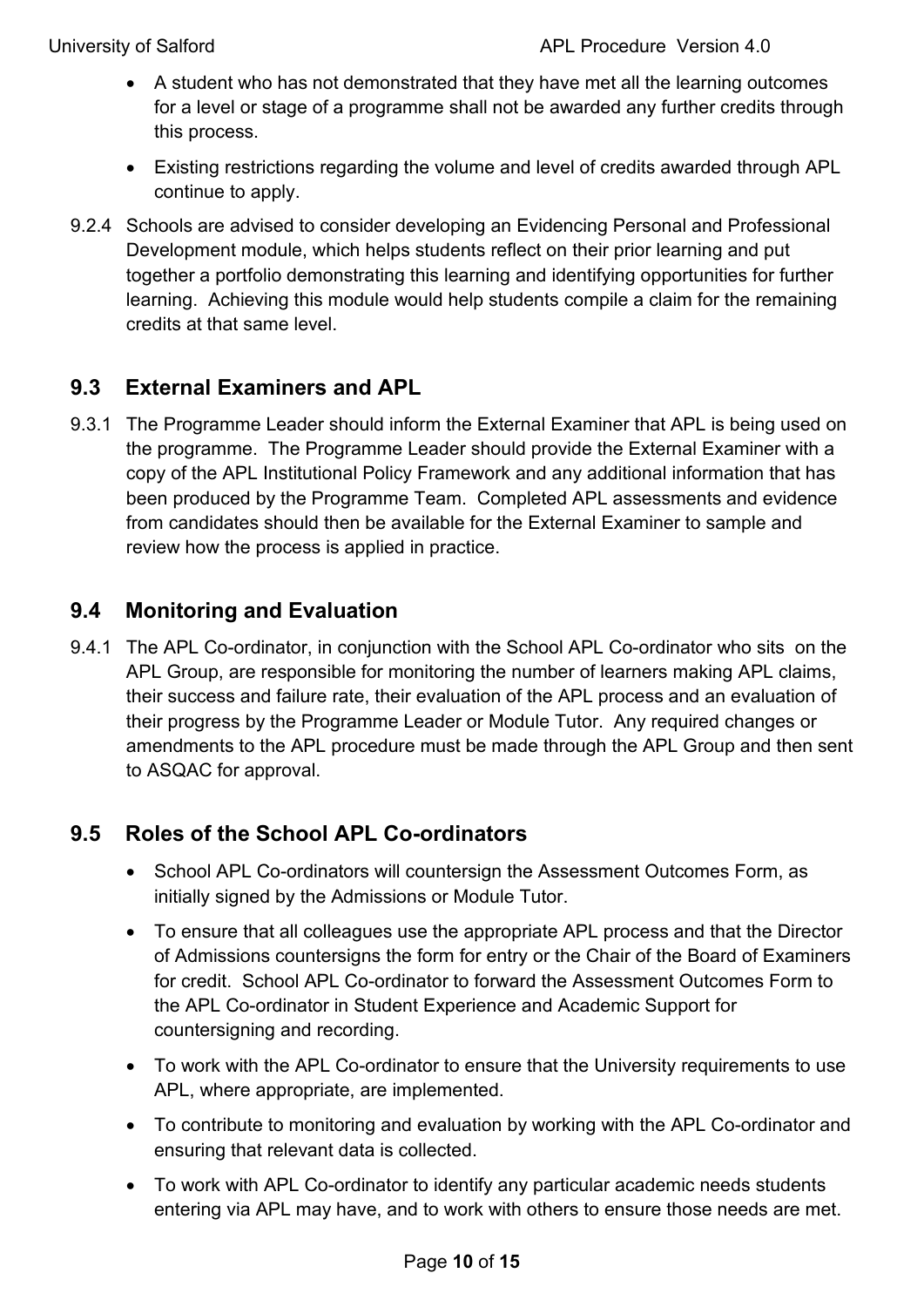- To work with the APL Co-ordinator to deliver appropriate staff development with academic and academic support staff within their School.
- To work with the APL Co-ordinator to identify and share good practice with others.

## <span id="page-10-0"></span>**10.0 Quality Assurance: Entitlements of the Learner**

## <span id="page-10-1"></span>**10.1 Individual Advice**

Initial information that should be circulated includes the core booklet, "Introducing the APL", which summarises the overall process. Learners enquiring about APL may then be invited to an individual or group advisory session on APL with either the APL Coordinator, the School APL Co-ordinator, or a member of the Programme Team.

## <span id="page-10-2"></span>**10.2 Preparing and Planning a Claim**

When the learner proceeds with their APL claim Student Experience and Academic Support can provide them with further core documentation in "APL: A Learner's Guide". Additional information may also be available from the Programme Leader or Module Tutor specifying the particular needs of that programme. If a learner wants to use the process for entry the Admissions Tutor or Programme Leader should confirm the knowledge, skills and understanding they require using the documentation in "APL: A Staff Guide". The appropriate combination of information, advice and guidance from Student Experience and Academic Support and the Programme Team should enable each individual to prepare, plan and produce a claim for entry or credit based on the appropriate mechanisms that have been agreed.

# <span id="page-10-3"></span>**10.3 Producing the Evidence**

The learner produces their APL claim based on the appropriate mechanism and supporting evidence.

## <span id="page-10-4"></span>**10.4 Assessing the Claim**

The APL assessment and evidence are then evaluated using the criteria defined by the Programme Leader or Admissions Tutor and approved by the APL Co-ordinator and the assessment guidelines in "APL: A Staff Guide". The recommendation of the assessor must also then be recorded using the documentation in "APL: A Staff Guide".

Where a student has been awarded credit via APL for a module from another institution, a module grade of pass (P), rather than a numerical grade, shall be recorded, with the exception of credit awarded for professional modules that contribute to post-qualifying nursing programmes.

Programme classifications will be based on the module marks awarded by the University of Salford.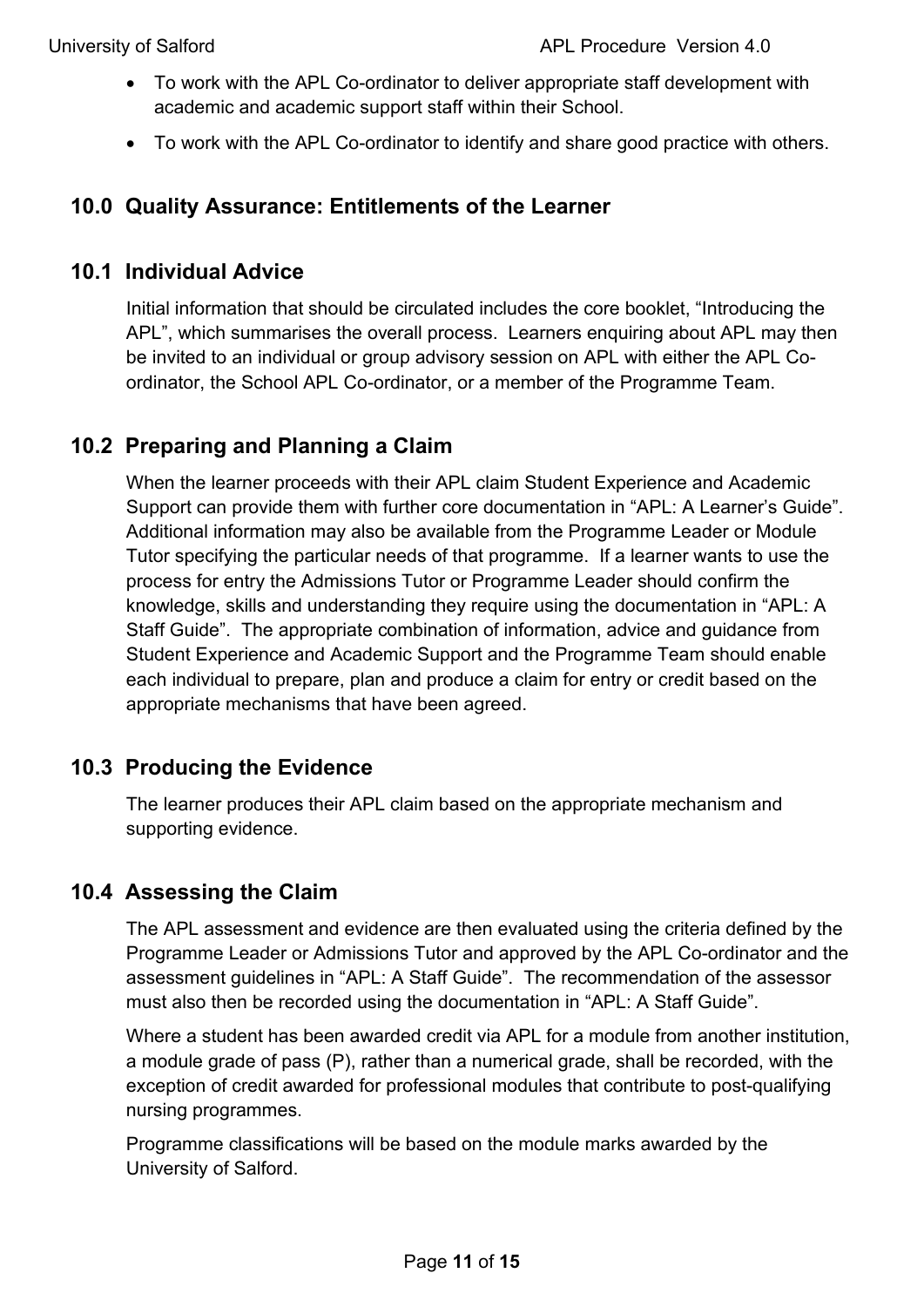An appeal against an APL credit claim can only be made by a student registered on a programme of study. Further information on grounds for appeal can be found in the University's [Appeals Procedure.](https://www.salford.ac.uk/sites/default/files/2020-09/AcademicAppealsProcedure.pdf)

## <span id="page-11-0"></span>**11.0 Further Information**

In the first instance, the APL and WBL Manager in Student Experience and Academic Support, can provide information and advice on APL including the School representative on the APL Group.

Contact details: APL and WBL Manager, email: [r.potts@salford.ac.uk](mailto:r.potts@salford.ac.uk)

## <span id="page-11-1"></span>**12.0 Related Documentation**

QAA UK Higher Education Credit Framework for England: Advice on Academic Credit Arrangements 26 May 2021

QAA UK Making Use of Credit: A Companion to the Higher Education Credit Framework for England 26 May 2021

[QAA UK Quality Code for Higher Education - Advice and Guidance Assessment,](https://www.qaa.ac.uk/en/quality-code/advice-and-guidance/assessment)  [November 2018](https://www.qaa.ac.uk/en/quality-code/advice-and-guidance/assessment)

[Regulations For Taught and Research Programmes](https://www.salford.ac.uk/governance-and-management/academic-handbook)

**APL Assessment Outcomes Form**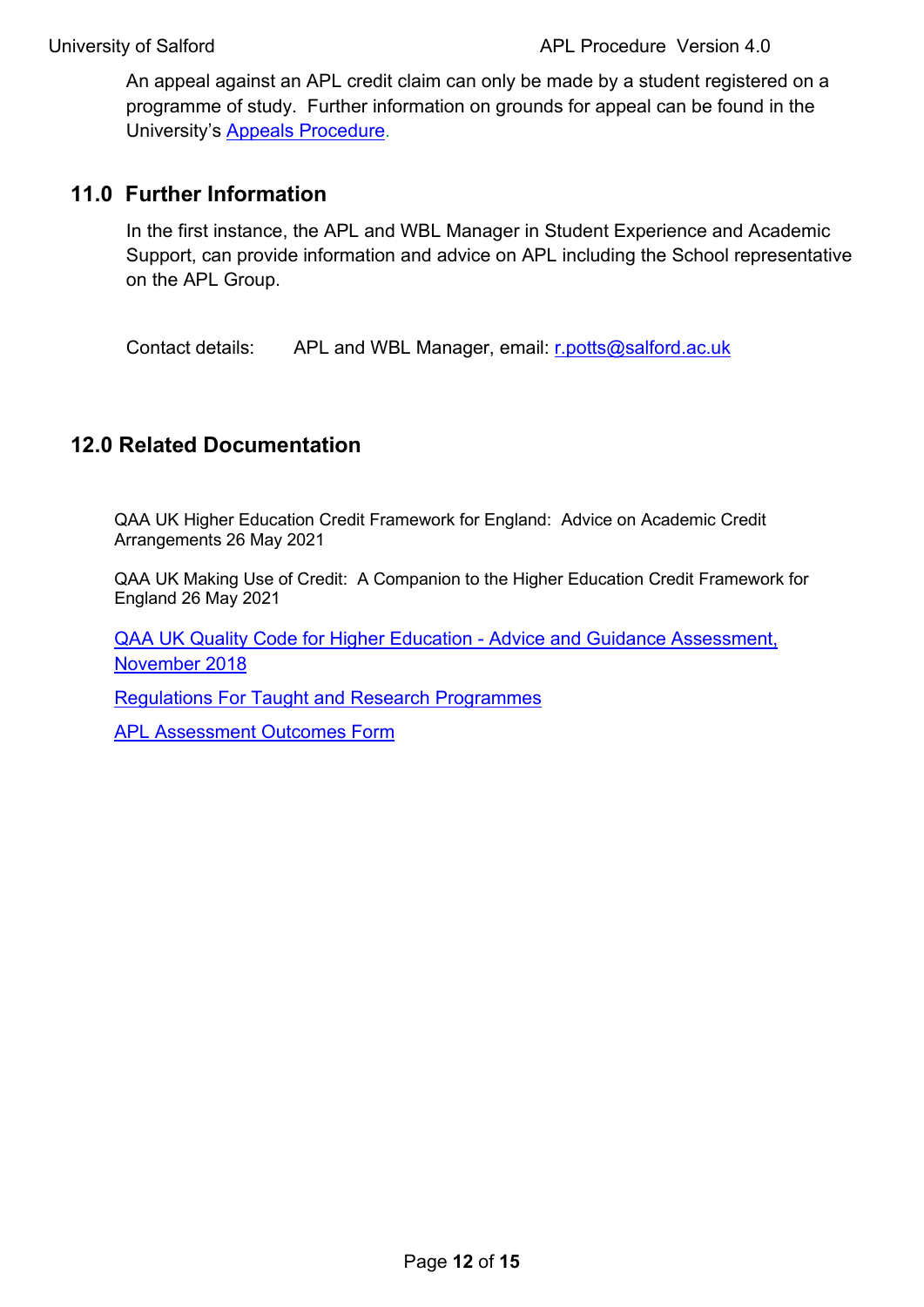#### **Appendix 1**

#### **APL Process for Apprenticeships**

Learners applying for apprenticeship programmes must undertake an initial needs assessment against the apprenticeship standards knowledge, skills and behaviours (KSB), prior to an unconditional offer of a place on the programme being made. The initial assessment will include identifying and evidencing any APL credit for prior certificated and/or experiential learning that could be claimed, in accordance with the University APL Procedure.

Responsibility for the initial assessment belongs to the Programme Leader or nominee and includes the apprentice and employer.

The APL process for an Apprenticeship programme will consist of the following steps:

- 1. Mapping of the prior learning both certificated and experiential against the apprenticeship standards KSB.
- 2. Identification of any APL credit that can be claimed.
- 3. Submission and assessment of the evidence using the University APL Procedure.
- 4. Notification of credit awarded. For higher and degree apprenticeships, APL could lead to credits being awarded for modules. Credit will only be awarded where all learning outcomes of a module have been met.
- 5. Programme Leader or nominee negotiating fee reduction with the employer.
- 6. Recording APL in the commitment statement and developing a learning plan including content, duration of the programme and reduction of fees.

#### **Related Documentation**

[https://www.gov.uk/government/publications/apprenticeships-recognition-of-prior](https://www.gov.uk/government/publications/apprenticeships-recognition-of-prior-learning/apprenticeships-initial-assessment-to-recognise-prior-learning)[learning/apprenticeships-initial-assessment-to-recognise-prior-learning](https://www.gov.uk/government/publications/apprenticeships-recognition-of-prior-learning/apprenticeships-initial-assessment-to-recognise-prior-learning)

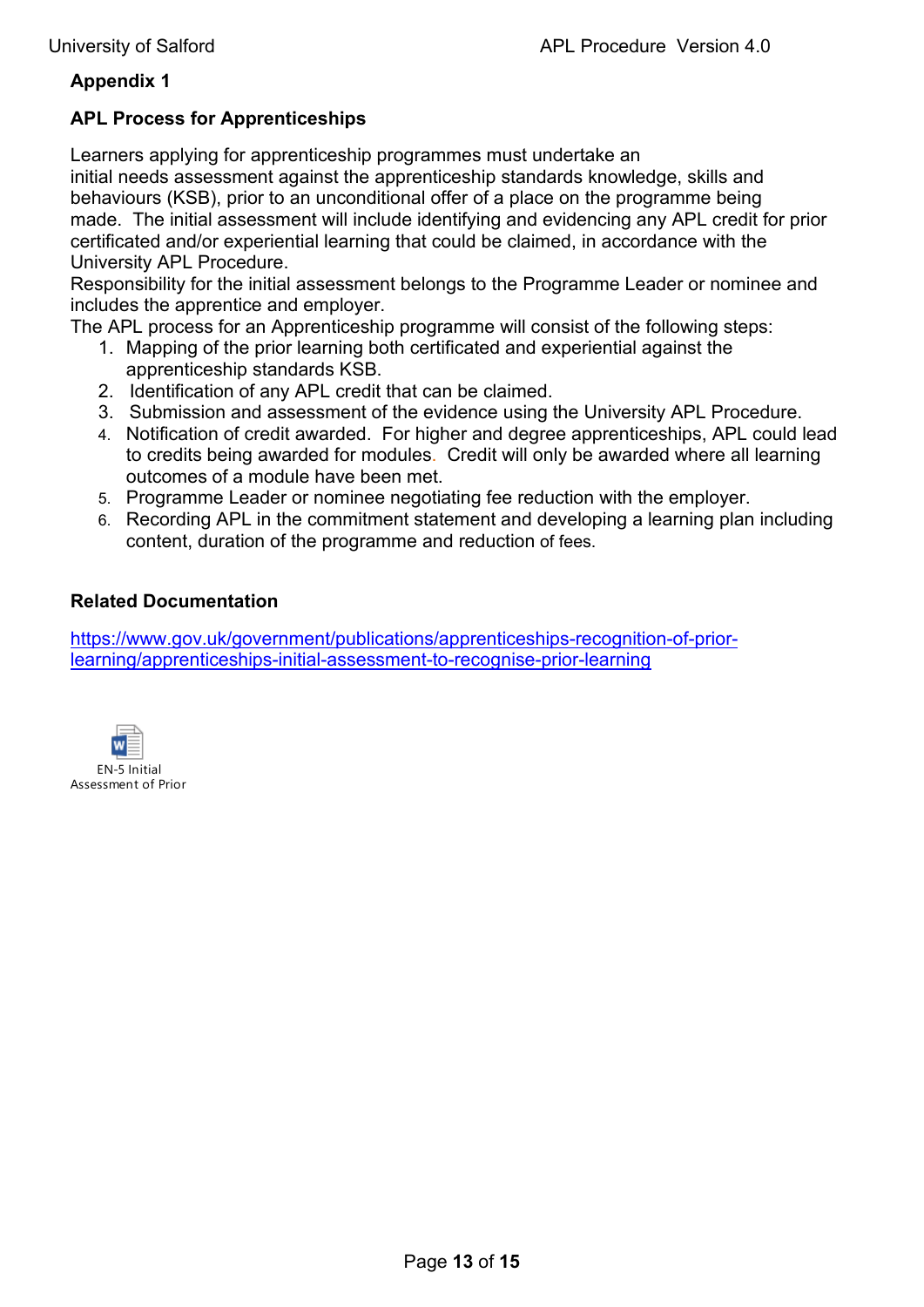$\mathbf{r}$ 

| <b>Document Control Information</b><br><b>Revision History incl. Authorisation: (most recent first)</b> |                                                                                                                                                                                                         |                                                                                                                                                                                                                                                                                                                                                                               |                             |                                                                |  |  |
|---------------------------------------------------------------------------------------------------------|---------------------------------------------------------------------------------------------------------------------------------------------------------------------------------------------------------|-------------------------------------------------------------------------------------------------------------------------------------------------------------------------------------------------------------------------------------------------------------------------------------------------------------------------------------------------------------------------------|-----------------------------|----------------------------------------------------------------|--|--|
|                                                                                                         |                                                                                                                                                                                                         |                                                                                                                                                                                                                                                                                                                                                                               |                             |                                                                |  |  |
| Ruth<br>Potts                                                                                           | the APL process into one Policy document.                                                                                                                                                               | Compilation of existing information and guidance on                                                                                                                                                                                                                                                                                                                           | V <sub>1</sub>              | ASQAC - August 2018                                            |  |  |
| Ruth<br>Potts                                                                                           | the Academic Regulations regarding APL                                                                                                                                                                  | Updated QAA UK Quality code for Higher Education<br>reference and included information regarding the<br>University's Appeals Procedure and Exceptions to                                                                                                                                                                                                                      | V <sub>2.0</sub>            | ASQAC - June 2019                                              |  |  |
| <b>Ruth</b><br>Potts                                                                                    | Section 4.2 updated to include APL process for<br>exception to Level 3 credit and                                                                                                                       | apprenticeships as appendix . Section 4.8 Updated                                                                                                                                                                                                                                                                                                                             | V3.0                        | ASQAC - May 2020                                               |  |  |
| Ruth<br>Potts                                                                                           | who achieved some level 6 credits. Section 7.4<br>updated new terminology Tier 4 Visa now called<br>of credit. QAA UK Higher Education Credit<br>Credit Framework for England 26 May<br>2021 referenced | Section 4.3 updated to provide guidance regarding<br>re-admission of former University of Salford students<br>Student visa. Appendix 1 updates to reflect EFSA<br>guidance to make explicit APL may lead to the award<br>Framework for England: Advice on Academic Credit<br>Arrangements 26 May 2021 and QAA UK Making<br>Use of Credit: A Companion to the Higher Education | $\overline{\mathsf{V}}$ 4.0 | E.g. Executive: 01/09/11                                       |  |  |
| <b>Policy Management and Responsibilities:</b>                                                          |                                                                                                                                                                                                         |                                                                                                                                                                                                                                                                                                                                                                               |                             |                                                                |  |  |
| Owner:                                                                                                  |                                                                                                                                                                                                         | This Policy is issued by the Associate Director, Student Administration, who has<br>the authority to issue and communicate policy on APL and has delegated day to<br>day management and communication of the policy to APL and WBL Co-<br>ordinator.                                                                                                                          |                             |                                                                |  |  |
| Others with responsibilities<br>(please specify):                                                       |                                                                                                                                                                                                         | All subjects of the Policy will be responsible for engaging with and adhering to<br>this policy.                                                                                                                                                                                                                                                                              |                             |                                                                |  |  |
| Author to complete formal assessment with the following advisory teams:                                 |                                                                                                                                                                                                         |                                                                                                                                                                                                                                                                                                                                                                               |                             |                                                                |  |  |
| Equality Analysis (E&D, HR)<br><b>Equality Assessment form</b>                                          |                                                                                                                                                                                                         | 1.                                                                                                                                                                                                                                                                                                                                                                            |                             | Completed 24 August 2018 and emailed to Equality@salford.ac.uk |  |  |
| Legal implications (LPG)                                                                                |                                                                                                                                                                                                         | 2. N/A                                                                                                                                                                                                                                                                                                                                                                        |                             |                                                                |  |  |
| Information Governance (LPG)                                                                            |                                                                                                                                                                                                         | 3. N/A                                                                                                                                                                                                                                                                                                                                                                        |                             |                                                                |  |  |
| Student facing procedures (QMO)                                                                         |                                                                                                                                                                                                         | Through APL Working Group meetings<br>4.                                                                                                                                                                                                                                                                                                                                      |                             |                                                                |  |  |
| <b>UKVI Compliance (Student Admin)</b>                                                                  |                                                                                                                                                                                                         | Through APL Working Group meetings<br>5.                                                                                                                                                                                                                                                                                                                                      |                             |                                                                |  |  |
| <b>Consultation:</b>                                                                                    |                                                                                                                                                                                                         |                                                                                                                                                                                                                                                                                                                                                                               |                             |                                                                |  |  |
| Staff Trades Unions via HR<br>Students via USSU<br>Relevant external bodies (specify)                   |                                                                                                                                                                                                         | N/A                                                                                                                                                                                                                                                                                                                                                                           |                             |                                                                |  |  |
| <b>Review:</b>                                                                                          |                                                                                                                                                                                                         |                                                                                                                                                                                                                                                                                                                                                                               |                             |                                                                |  |  |